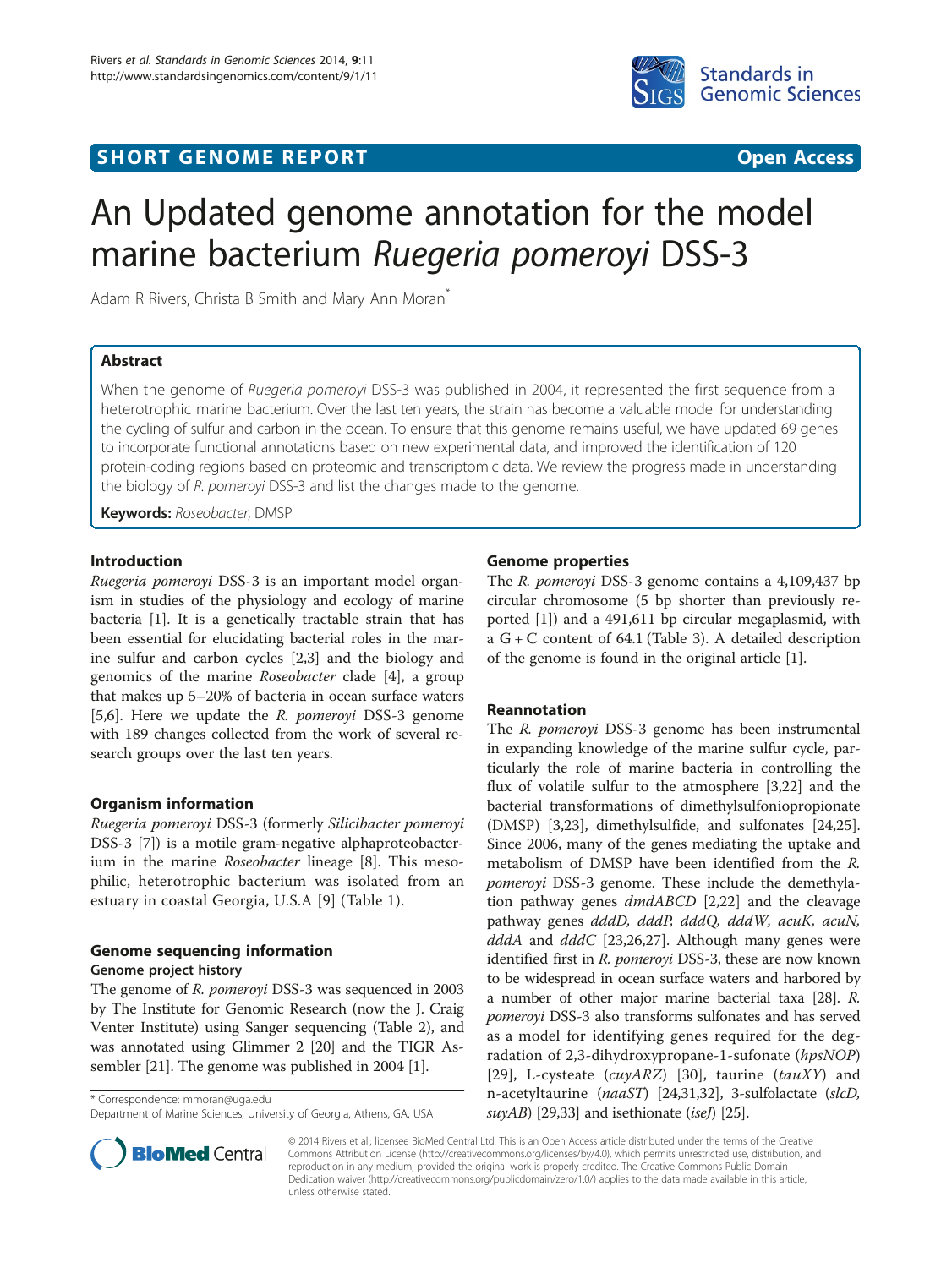| MIGS ID           | Property                   | Term                                                                                                                                                                                                                          | Evidence code <sup>a</sup> |
|-------------------|----------------------------|-------------------------------------------------------------------------------------------------------------------------------------------------------------------------------------------------------------------------------|----------------------------|
|                   | Current classification     | Domain Bacteria                                                                                                                                                                                                               | <b>TAS [10]</b>            |
|                   |                            | Phylum Proteobacteria                                                                                                                                                                                                         | <b>TAS [11]</b>            |
|                   |                            | Class Alphaproteobacteria                                                                                                                                                                                                     | TAS [12,13]                |
|                   |                            | Order Rhodobacterales                                                                                                                                                                                                         | TAS [12,14]                |
|                   |                            | Family Rhodobacteraceae                                                                                                                                                                                                       | TAS [12,15]                |
|                   |                            | Genus Ruegeria                                                                                                                                                                                                                | TAS [7,16-18]              |
|                   |                            | Species Ruegeria pomeroyi                                                                                                                                                                                                     | TAS [7,19]                 |
|                   |                            | Type strain DSS-3 = ATCC 700808 T = DSM 15171                                                                                                                                                                                 |                            |
|                   | Gram stain                 | Negative                                                                                                                                                                                                                      | <b>TAS [8]</b>             |
|                   | Cell shape                 | Rod                                                                                                                                                                                                                           | <b>TAS [8]</b>             |
|                   | Motility                   | Motile                                                                                                                                                                                                                        | <b>TAS [8]</b>             |
|                   | Sporulation                | Non-sporulating                                                                                                                                                                                                               | <b>NAS</b>                 |
|                   | Temperature range          | Mesophile (10°C-40°C)                                                                                                                                                                                                         | <b>TAS [8]</b>             |
|                   | Optimum temperature        | $30^{\circ}$ C                                                                                                                                                                                                                |                            |
|                   | Carbon source              | Acetate, ethanol, DL-ß-hydroxybutyrate, glucose, succinate, acrylic acid, cysteic<br>acid, glycerol, citrate, pyruvate, casamino acids, L-alanine, L-arginine, L-serine,<br>L-taurine, L-methionine, DMSP and glycine betaine | <b>TAS [8]</b>             |
|                   | Energy source              | Carbon compounds                                                                                                                                                                                                              |                            |
|                   | Terminal electron receptor | Oxygen                                                                                                                                                                                                                        |                            |
| MIGS-6            | Habitat                    | Marine                                                                                                                                                                                                                        |                            |
| MIGS-6.3          | Salinity                   | Optimum 100-400 mM                                                                                                                                                                                                            | <b>TAS [8]</b>             |
| MIGS-22           | Oxygen                     | Aerobic                                                                                                                                                                                                                       | <b>TAS [8]</b>             |
| MIGS-15           | Biotic relationship        | Free-living                                                                                                                                                                                                                   | <b>TAS [8]</b>             |
| MIGS-14           | Pathogenicity              | Non-pathogenic                                                                                                                                                                                                                | <b>NAS</b>                 |
| MIGS-4            | Geographic location        | Coastal Georgia, USA                                                                                                                                                                                                          | <b>TAS [8]</b>             |
| MIGS-5            | Sample collection time     | June 1996                                                                                                                                                                                                                     | <b>NAS</b>                 |
| MIGS-4.1 MIGS-4.2 | Latitude - Longitude       | 31.989616 N, 81.022768 W                                                                                                                                                                                                      | <b>NAS</b>                 |
| MIGS-4.3          | Depth                      | Surface                                                                                                                                                                                                                       | <b>NAS</b>                 |
| MIGS-4.4          | Altitude                   | Sea level                                                                                                                                                                                                                     | <b>NAS</b>                 |

## <span id="page-1-0"></span>Table 1 Classification and general features of Ruegeria pomeroyi DSS-3 according to MIGS recommendations [[9\]](#page-7-0)

<sup>a</sup>Evidence codes - TAS: Traceable Author Statement (i.e., a direct report exists in the literature); NAS: Non-traceable Author Statement (i.e., not directly observed for the living, isolated sample, but based on a generally accepted property for the species, or anecdotal evidence).

#### Table 2 Project information

| MIGS ID   | Property                | Term                                                  |
|-----------|-------------------------|-------------------------------------------------------|
| $MIGS-31$ | Finishing quality       | Closed genome [1]                                     |
| MIGS-28   | Libraries used          | 1-2 kb and 12-15 kb inserts [1]                       |
| MIGS-29   | Sequencing platforms    | Sanger                                                |
| MIGS-31.2 | Fold coverage           | Not reported                                          |
| $MIGS-30$ | Assemblers              | The TIGR Assembler [20]                               |
| MIGS-32   | Gene calling method     | Glimmer 2.0 [20]                                      |
|           | Genome Database release | NCBI Refseg, release version #8                       |
|           | Genbank ID              | CP000031.2, CP000032.1                                |
|           | Genbank Date of Release | December 16, 2004                                     |
|           | GOI D ID                | G <sub>C</sub> 00242                                  |
|           | Project relevance       | The first heterotrophic marine<br>bacterium sequenced |

#### Table 3 Genome statistics

| Attribute                | Value     | % of total <sup>a</sup> |
|--------------------------|-----------|-------------------------|
| Genome size (bp)         | 4,601,048 | 100.0                   |
| DNA coding region (bp)   | 4,144,250 | 90.1                    |
| DNA $G + C$ content (bp) | 2,947,874 | 64.1                    |
| Total genes <sup>b</sup> | 4371      | 100.0                   |
| RNA genes                | 64        | 1.5                     |
| Protein-coding genes     | 4276      | 97.8                    |

<sup>a</sup>The total is based on either the size of the genome in base pairs or the total number of genes in the annotated genome.

**bAlso includes pseudogenes.**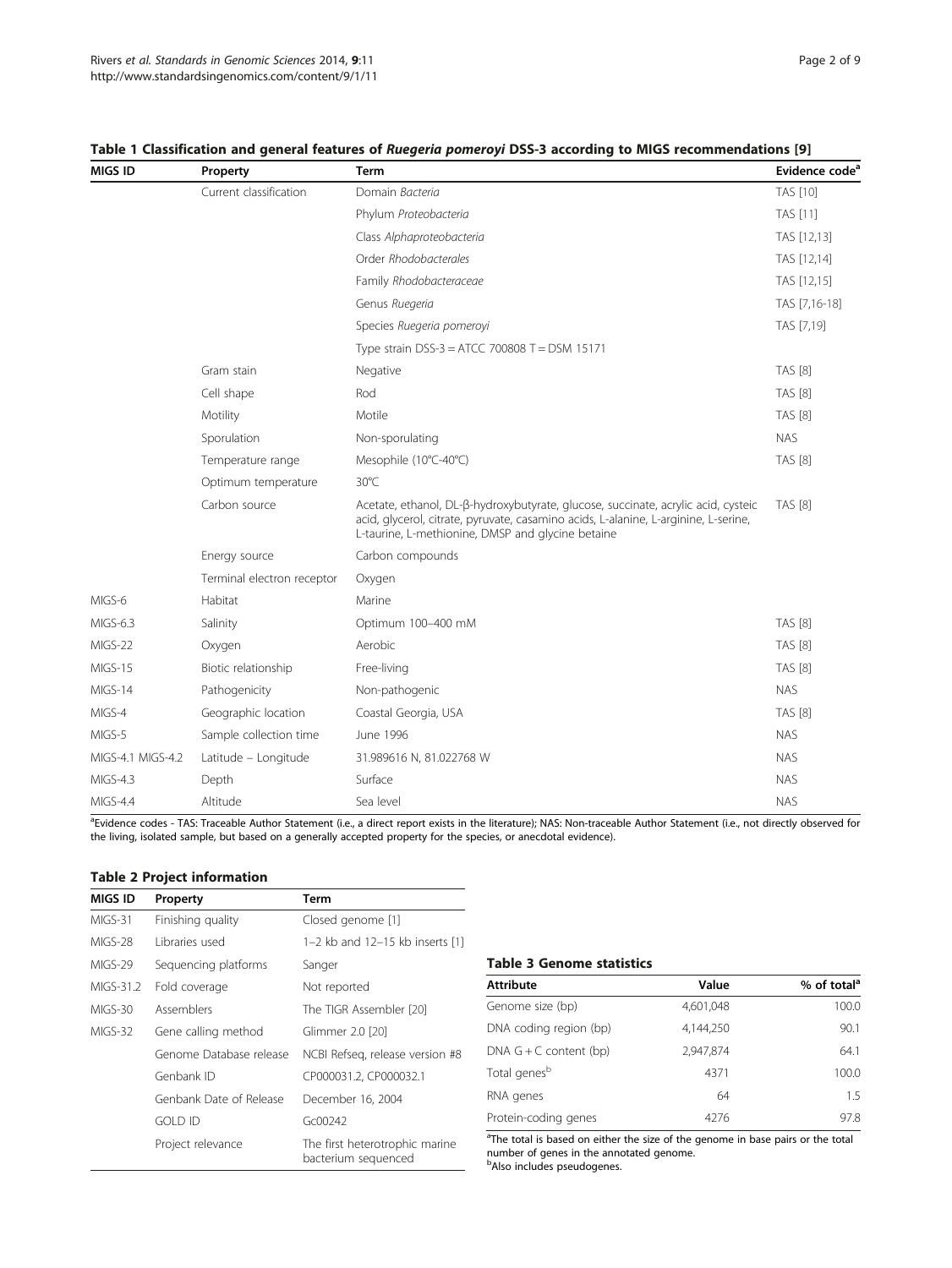| Accession    | Gene locus | CDS                                                                                 | Gene       | Type of change |
|--------------|------------|-------------------------------------------------------------------------------------|------------|----------------|
| YP_166946    | SPO1707a   | Branched-chain amino acid ABC transporter, ATP-binding<br>protein, putative         |            | Locus name     |
| YP_167418    | SPO2192a   | N-formylglutamate amidohydrolase                                                    | hutG       | Locus name     |
| YP_165298    | SPO0025    | Hydrolase, NUDIX family                                                             |            | ORF position   |
| YP_165304    | SPO0031    | ErfK/YbiS/YcfS/YnhG family protein                                                  |            | ORF position   |
| YP_165330    | SPO0056    | Hypothetical protein                                                                |            | ORF position   |
| YP_165481    | SPO0212    | Hypothetical protein                                                                |            | ORF position   |
| YP_165606    | SPO0343    | 2-oxoglutarate dehydrogenase, E2 component, dihydrolipoamide<br>succinyltransferase | sucB       | ORF position   |
| YP_165666    | SPO0403    | Conserved domain protein                                                            |            | ORF position   |
| YP_165678    | SPO0415    | D-isomer specific 2-hydroxyacid dehydrogenase family protein                        |            | ORF position   |
| YP_165703    | SPO0440    | Thioesterase family protein                                                         |            | ORF position   |
| YP_165709    | SPO0446    | ABC transporter, ATP-binding protein                                                |            | ORF position   |
| YP_165719    | SPO0456    | Hypothetical protein                                                                |            | ORF position   |
| YP_165753    | SPO0491    | Hypothetical protein                                                                |            | ORF position   |
| YP_165766    | SPO0504    | Hypothetical protein                                                                |            | ORF position   |
| YP_165767    | SPO0505    | Ribosomal protein L15                                                               | rplO       | ORF position   |
| YP 165860    | SPO0600    | Carboxynorspermidine decarboxylase                                                  | nspC       | ORF position   |
| YP_165899    | SPO0644    | Hypothetical protein                                                                |            | ORF position   |
| YP_165937    | SPO0682    | Monooxygenase family protein                                                        |            | ORF position   |
| YP_165950    | SPO0695    | Hypothetical protein                                                                |            | ORF position   |
| YP_008877643 | SPO0876a   | Hypothetical protein                                                                |            | ORF position   |
| YP_166130    | SPO0877    | Conserved domain protein                                                            |            | ORF position   |
| YP_166199    | SPO0946    | Phosphomannomutase/phosphoglucomutase                                               | $a$ lg $C$ | ORF position   |
| YP_166255    | SPO1003    | ATP-dependent Clp protease, proteolytic subunit ClpP                                | clpP       | ORF position   |
| YP_166256    | SPO1004    | ATP-dependent Clp protease, ATP-binding subunit ClpX                                | clpX       | ORF position   |
| YP_166357    | SPO1106    | Hypothetical protein                                                                |            | ORF position   |
| YP_166419    | SPO1172    | FMN-dependent alpha-hydroxy acid dehydrogenase family protein                       |            | ORF position   |
| YP_166421    | SPO1174    | DNA helicase II, putative                                                           |            | ORF position   |
| YP_166518    | SPO1273    | Thymidylate synthase, flavin-dependent                                              | thyX       | ORF position   |
| YP_166577    | SPO1334    | Hypothetical protein                                                                |            | ORF position   |
| YP_166601    | SPO1359    | Pyruvate, phosphate dikinase                                                        | ppdK       | ORF position   |
| YP_166628    | SPO1386    | HIT family protein                                                                  |            | ORF position   |
| YP_166803    | SPO1562    | Glycine cleavage system T protein, putative                                         |            | ORF position   |
| YP_166874    | SPO1633    | Hypothetical protein                                                                |            | ORF position   |
| YP_167013    | SPO1776    | Pyridine nucleotide-disulphide oxidoreductase family protein                        |            | ORF position   |
| YP_167049    | SPO1812    | Adenylate kinase                                                                    | $adk-2$    | ORF position   |
| YP_167155    | SPO1920    | Tellurite resistance protein                                                        | trgB       | ORF position   |
| YP_167190    | SPO1955    | Glutaryl-CoA dehydrogenase                                                          | gcdH       | ORF position   |
| YP_167207    | SPO1972    | Nodulation protein N                                                                |            | ORF position   |
| YP_167208    | SPO1973    | 3-dehydroquinte dehydratase, type II                                                | aroQ       | ORF position   |
| YP_167281    | SPO2051    | DNA gyrase, A subunit                                                               | gyrA       | ORF position   |
| YP_167284    | SPO2054    | Cytochrome c oxidase assembly protein                                               |            | ORF position   |
| YP_167368    | SPO2141    | Pyridoxamine 5"-phosphate oxidase, putative                                         |            | ORF position   |
| YP_167443    | SPO2217    | Excinuclease                                                                        |            | ORF position   |

## <span id="page-2-0"></span>Table 4 Updates and corrections to the genome sequence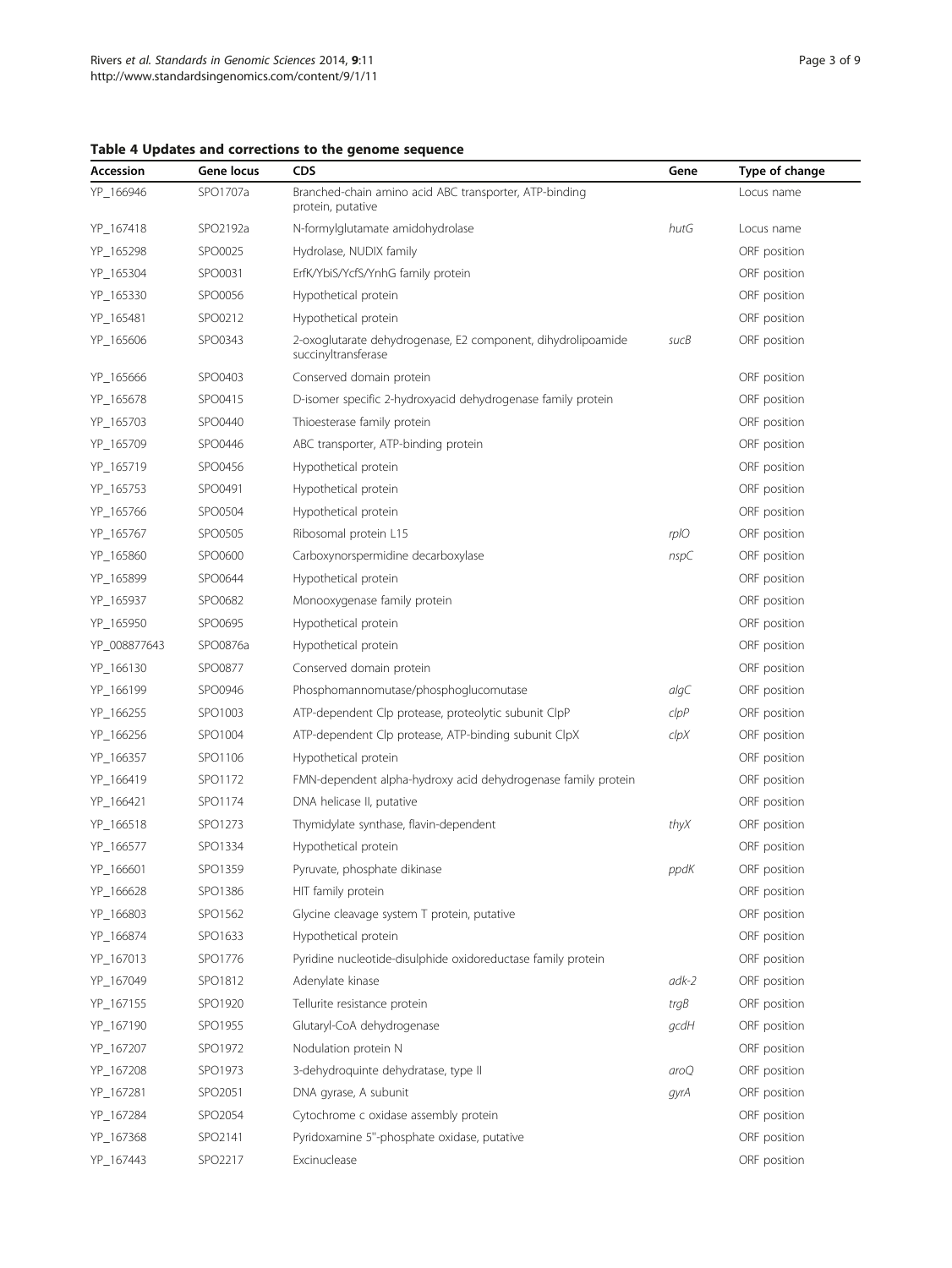## Table 4 Updates and corrections to the genome sequence (Continued)

| YP_167514    | SPO2290         | Hypothetical protein                                                    |            | ORF position           |
|--------------|-----------------|-------------------------------------------------------------------------|------------|------------------------|
| YP_167549    | SPO2326         | Hypothetical protein                                                    |            | ORF position           |
| YP_167562    | SPO2339         | Enoyl-CoA hydratase/isomerase family protein                            |            | ORF position           |
| YP_167570    | SPO2347         | Hypothetical protein                                                    |            | ORF position           |
| YP_167571    | SPO2348         | Sarcosine oxidase, beta subunit family                                  |            | ORF position           |
| YP_167714    | SPO2499         | Hypothetical protein                                                    |            | ORF position           |
| YP_167808    | SPO2595         | Hypothetical protein                                                    |            | ORF position           |
| YP_167819    | SPO2608         | Aldehyde dehydrogenase, putative                                        |            | ORF position           |
| YP_167822    | SPO2612         | DNA-binding protein HU, putative                                        |            | ORF position           |
| YP_008877659 | SPO2723a        | Hypothetical protein                                                    |            | ORF position           |
| YP_167934    | SPO2724         | Hypothetical protein                                                    |            | ORF position           |
| YP_167992    | SPO2785         | NADH dehydrogense I, B subunit                                          | nuoB       | ORF position           |
| YP_168024    | SPO2816         | Peptide/nickel/opine uptake family ABC transporter,<br>permease protein |            | ORF position           |
| YP_168061    | SPO2853         | Cobalt chelatase, CobS subunit                                          |            | ORF position           |
| YP_168080    | SPO2872         | Cobyrinic acid a,c-diamide synthase                                     | $c$ ob $B$ | ORF position           |
| YP_168096    | SPO2888         | Membrane protein, putative                                              |            | ORF position           |
| YP_168125    | SPO2917         | Glutathione S-transferase family protein                                |            | ORF position           |
| YP_168133    | SPO2925         | Sporulation related                                                     |            | ORF position           |
| YP_168143    | SPO2936         | Hypothetical protein                                                    |            | ORF position           |
| YP 168150    | SPO2942         | Hypothetical protein                                                    |            | ORF position           |
| YP_168197    | SPO2991         | Nitroreductase family protein                                           |            | ORF position           |
| YP_168209    | SPO3003         | AMP-binding enzyme                                                      |            | ORF position           |
| YP_168292    | SPO3089         | ATPase, putative                                                        |            | ORF position           |
| YP_168317    | SPO3114         | Hypothetical protein                                                    |            | ORF position           |
| YP_168354    | SPO3151         | HAD-superfamily subfamily IIA hydrolase, TIGR01459                      |            | ORF position           |
| YP_168406    | SPO3203         | Guanosine-3',5'-bis(Diphosphate) 3'-pyrophosphohydrolase,<br>putative   |            | ORF position           |
| YP_168423    | SPO3220         | Aminotransferase, classes I and II                                      |            | ORF position           |
| YP_168448    | SPO3245         | Nicotinate-nucleotide pyrophosphorylase                                 | nadC       | ORF position           |
| YP_168475    | SPO3278         | Orotidine 5'-phosphate decarboxylase                                    | pyrF       | ORF position           |
| YP_168540    | SPO3344         | Cys/Met metabolism PLP-dependent enzyme family protein                  |            | ORF position           |
| YP 168563    | SPO3367         | Deoxyribose-phosphate aldolase                                          | deoC       | ORF position           |
| YP_168618    | SPO3422         | ATP-dependent protease La domain protein                                |            | ORF position           |
| YP_168712    | SPO3517         | Preprotein translocase, SecE subunit                                    | secE       | ORF position           |
| YP_168722    | SPO3527         | Universal stress protein family protein                                 |            | ORF position           |
| YP_168735    | SPO3540         | Hypothetical protein                                                    |            | ORF position           |
| YP_168802    | SPO3607         | Hypothetical protein                                                    |            | ORF position           |
| YP_168911    | SPO3717         | Cytosol aminopeptidase family protein                                   |            | ORF position           |
| YP_168940    | SPO3746         | Adenine deaminse                                                        | ade        | ORF position           |
| YP_169017    | SPO3829         | S-formylglutathione hydrolase, putative                                 |            | ORF position           |
| YP_169021    | SPO3833         | ATP-dependent RNA helicase, DEAD/DEAH box family                        |            | ORF position           |
| YP_164889    | <b>SPOA0058</b> | Glycine cleavage system protein H                                       | $qcvH-2$   | ORF position           |
| YP_165979    | SPO0725         | Bacterial SH3 domain family protein                                     |            | ORF position, Function |
| YP_167233    | SPO1999         | Collagen domain protein                                                 |            | ORF position, Function |
| YP_008877641 | SPO0561         | ABC transporter                                                         |            | Sequence               |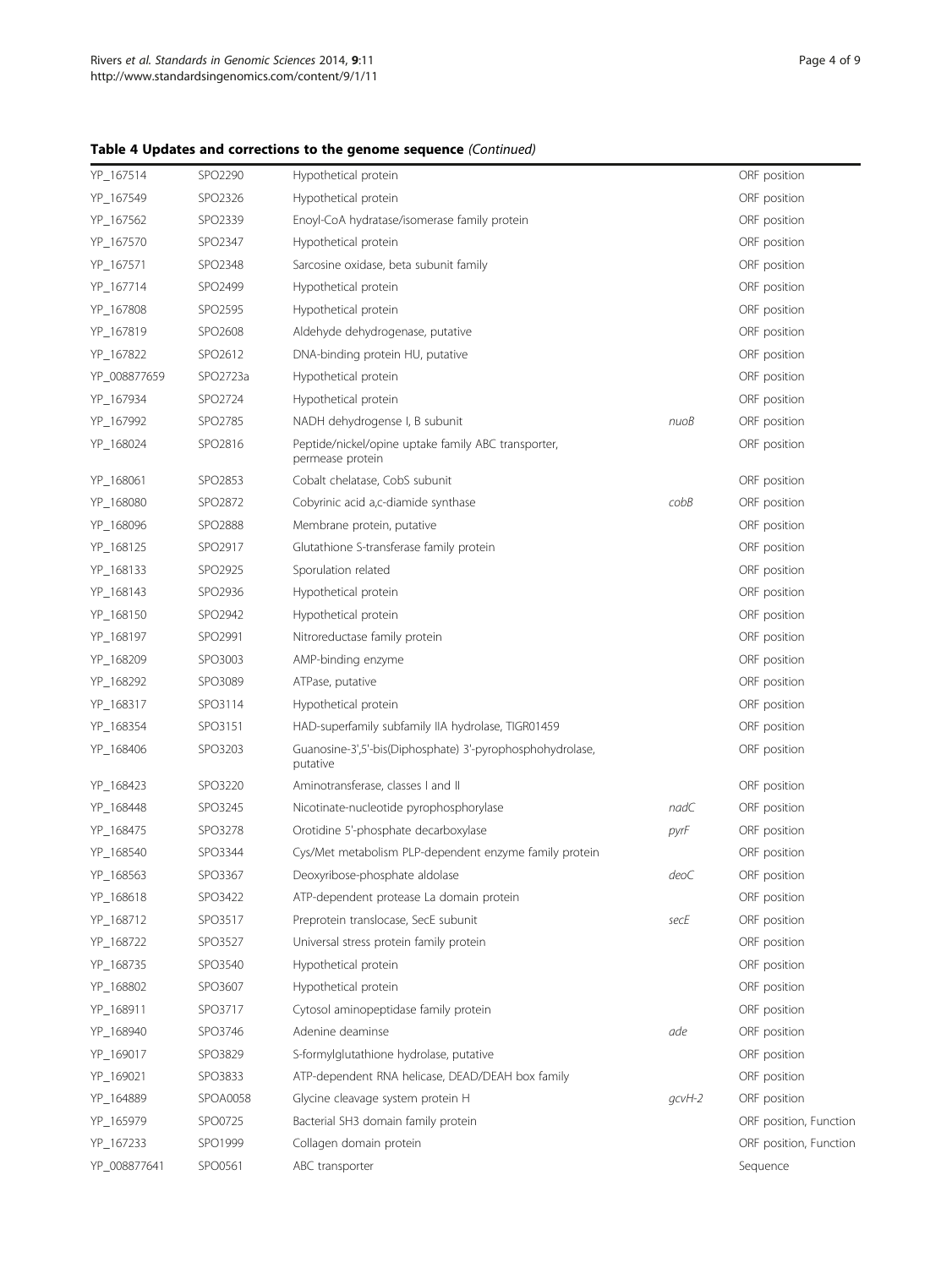## Table 4 Updates and corrections to the genome sequence (Continued)

| YP_008877654 | SPO2024  | Aminotransferase                                                              |            | Sequence               |
|--------------|----------|-------------------------------------------------------------------------------|------------|------------------------|
| YP_008877662 | SPO3316a | Stress protein                                                                |            | Sequence               |
| YP_008877661 | SPO3904  | Heat shock protein                                                            |            | Sequence               |
| YP_167141    | SPO1905  | Fumarate hydratase, class II                                                  | fumC       | Sequence, ORF position |
| YP 165491    | SPO0222  | Alanine dehydrogenase                                                         | ald        | Function               |
| YP_165503    | SPO0234  | Lysine dehydrogenase                                                          | lysdh      | Function               |
| YP_165504    | SPO0235  | a-aminoadipic-δ-semialdehyde dehydrogenase                                    | aasadh     | Function               |
| YP_165716    | SPO0453  | DMSP Iyase                                                                    | dddW       | Function               |
| YP_165850    | SPO0590  | Lacl family transcriptional regulator                                         | hpsR       | Function               |
| YP_165851    | SPO0591  | Dihydroxypropanesulfonate (DHPS) TRAP transporter                             | hpsK       | Function               |
| YP_165852    | SPO0592  | Dihydroxypropanesulfonate (DHPS) TRAP transporter                             | hpsL       | Function               |
| YP_165853    | SPO0593  | Dihydroxypropanesulfonate (DHPS) TRAP transporter                             | hpsM       | Function               |
| YP_165854    | SPO0594  | Dihydroxypropanesulfonate-3-dehydrogenase                                     | hpsN       | Function               |
| YP_165855    | SPO0595  | R or S-dihydroxypropanesulfonate-2-dehydrogenase                              | hpsO       | Function               |
| YP_165856    | SPO0596  | S or R-dihydroxypropanesulfonate-2-dehydrogenase                              | hpsP       | Function               |
| YP_165857    | SPO0597  | UspA stress protein                                                           | hpsQ       | Function               |
| YP_165858    | SPO0598  | Membrane-bound sulfolactate dehydrogenase                                     | slcD       | Function               |
| YP_165912    | SPO0657  | Metallochaperone, putative                                                    | naaT       | Function               |
| YP_165913    | SPO0658  | N-acetyltaurine amidohydrolase                                                | naaS       | Function               |
| YP_165914    | SPO0659  | LysR family transcriptional regulator                                         | naaR       | Function               |
| YP_165915    | SPO0660  | N-acetyltaurine ABC transporter, periplasmic binding protein                  | naaA       | Function               |
| YP_165916    | SPO0661  | N-acetyltaurine ABC transporter, permease protein                             | naaB       | Function               |
| YP_165917    | SPO0662  | N-acetyltaurine ABC transporter, permease protein                             | naaB'      | Function               |
| YP_165918    | SPO0663  | N-acetyltaurine ABC transporter, ATP-binding protein                          | naaC       | Function               |
| YP_165919    | SPO0664  | N-acetyltaurine ABC transporter, ATP-binding protein                          | naaC'      | Function               |
| YP_165928    | SPO0673  | Taurine-pyruvate aminotransferase                                             | tpa        | Function               |
| YP_165929    | SPO0674  | Taurine ABC transporter, periplasmic taurine-binding protein                  | tauA       | Function               |
| YP_165930    | SPO0675  | Taurine ABC transporter, ATP-binding protein                                  | tauB       | Function               |
| YP 165931    | SPO0676  | Taurine ABC transporter, permease protein                                     | tauC       | Function               |
| YP_166034    | SPO0781  | Phosphonate ABC transporter substrate-binding protein                         | phnD       | Function               |
| YP_166387    | SPO1136  | Diaminobutyric acid transaminase                                              | doeD       | Function               |
| YP_166388    | SPO1137  | Aspartate-semialdehyde dehydrogenase                                          | doeC       | Function               |
| YP_166389    | SPO1138  | AsnC/Lrp-like DNA-binding protein, transcriptional regulator                  | doeX       | Function               |
| YP_166390    | SPO1139  | Na-acetyl-L-2,4-diaminobutyric acid deacetylase                               | doeB       | Function               |
| YP_166391    | SPO1140  | Ectoine hydrolase                                                             | doeA       | Function               |
| YP_166392    | SPO1141  | Ectoine utilization protein EutC                                              | $e$ ut $C$ | Function               |
| YP_166394    | SPO1143  | Ectoine utilization protein EutA                                              | eutA       | Function               |
| YP_166396    | SPO1145  | Ectoine/5-hydroxyectoine TRAP transporter, periplasmic                        | uehC       | Function               |
|              |          | binding protein                                                               |            |                        |
| YP_166397    | SPO1146  | Ectoine/5-hydroxyectoine TRAP transporter, small integral<br>membrane protein | uehB       | Function               |
| YP_166398    | SPO1147  | Ectoine/5-hydroxyectoine TRAP transporter, large integral<br>membrane protein | uehA       | Function               |
| YP_166399    | SPO1148  | Transcriptional regulator, GntR family                                        | gntR       | Function               |
| YP_166792    | SPO1551  | Trimethylamine (TMA) monooxygenase                                            | tmm        | Function               |
| YP_166837    | SPO1596  | DMSP lyase                                                                    | dddQ       | Function               |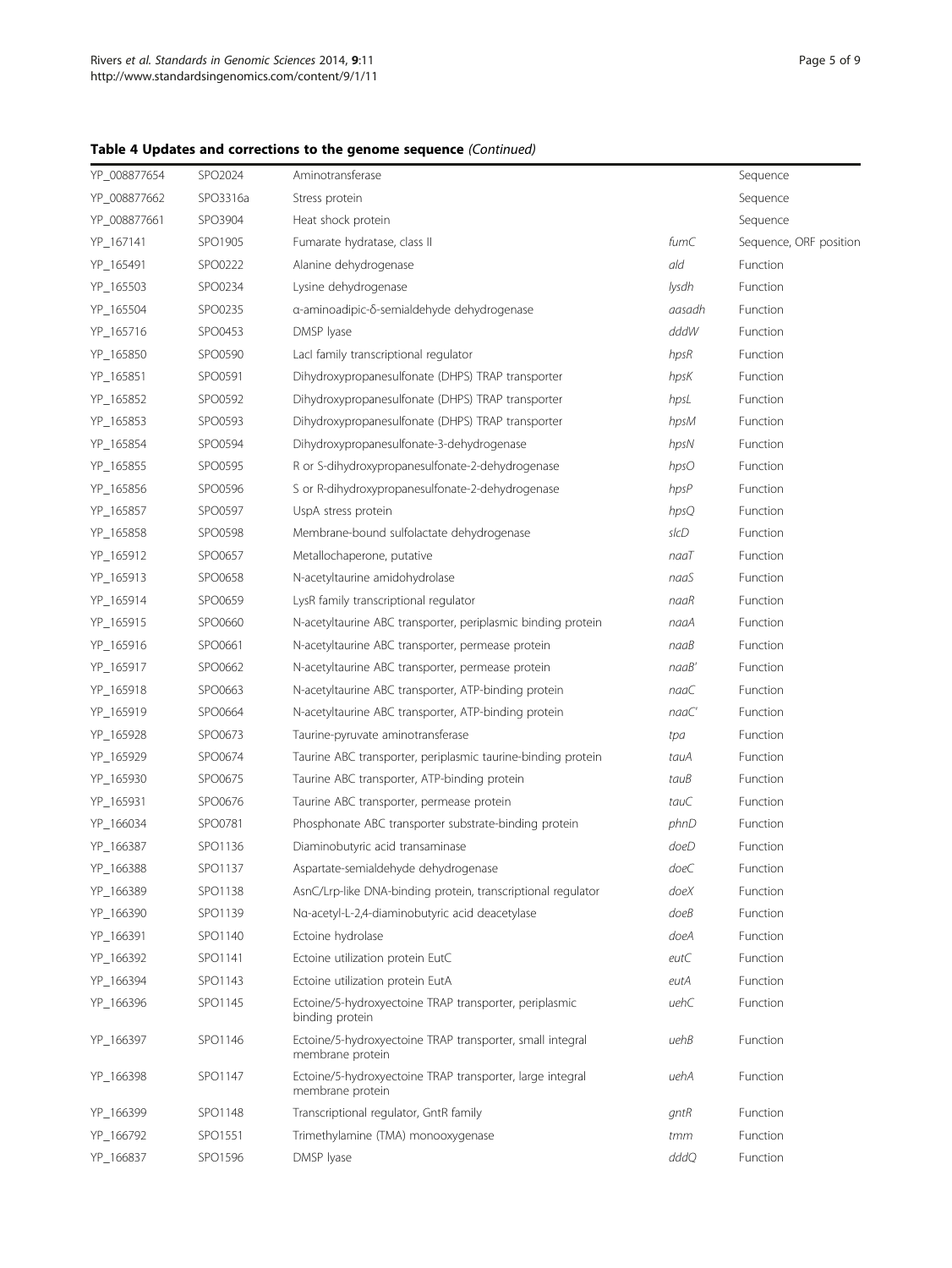## Table 4 Updates and corrections to the genome sequence (Continued)

| YP_166942    | SPO1703  | DMSP lyase                                                                              | dddD | Function        |
|--------------|----------|-----------------------------------------------------------------------------------------|------|-----------------|
| YP_167149    | SPO1914  | NADPH-dependent acrylyl-CoA reductase                                                   | acul | Function        |
| YP_167183    | SPO1948  | Phosphate ABC transporter substrate-binding protein                                     | pstS | Function        |
| YP_167275    | SPO2045  | 3-methylmercaptopropionyl-CoA ligase                                                    | dmdB | Function        |
| YP_167522    | SPO2299  | DMSP Iyase                                                                              | dddP | Function        |
| YP_167578    | SPO2355  | Isethionate dissimilation regulator                                                     | iseR | Function        |
| YP_167579    | SPO2356  | Isethionate TRAP transporter                                                            | iseM | Function        |
| YP_167580    | SPO2357  | Isethionate TRAP transporter                                                            | iseL | Function        |
| YP_167581    | SPO2358  | Isethionate TRAP transporter                                                            | iseK | <b>Function</b> |
| YP_167582    | SPO2359  | Isethionate dehydrogenase                                                               | iseJ | <b>Function</b> |
| YP_167694    | SPO2477  | Manganese uptake regulator                                                              | mur  | Function        |
| YP_168390    | SPO3187  | (2R)-3-sulfolactate dehydrogenase                                                       | comC | Function        |
| YP_168503    | SPO3307  | Lysine-ketoglutarate reductase                                                          | lkr  | Function        |
| YP_168559    | SPO3363  | Manganese ABC transporter, permease protein                                             | sitD | Function        |
| YP_168560    | SPO3364  | Manganese ABC transporter, permease protein                                             | sitC | Function        |
| YP_168561    | SPO3365  | Manganese ABC transporter, ATP-binding protein                                          | sitB | Function        |
| YP_168562    | SPO3366  | Manganese ABC transporter, periplasmic protein                                          | sitA | Function        |
| YP_168752    | SPO3557  | Sulfite dehydrogenase subunit SoeC; transmembrane<br>sulfate transporter                | soeC | Function        |
| YP_168753    | SPO3558  | Sulfite dehydrogenase iron-sulfur cluster-binding<br>subunit SoeB; cytosolic protein    | soeB | Function        |
| YP_168754    | SPO3559  | Sulfite dehydrogenase molybdopterin cofactor-binding<br>subunit SoeA; cytosolic protein | soeA | Function        |
| YP_168755    | SPO3560  | Phosphate acetyltransferase                                                             | pta  | Function        |
| YP_168757    | SPO3562  | Taurine transcriptional regulator                                                       | tauR | <b>Function</b> |
| YP_168992    | SPO3804  | 3-methylmercaptopropionyl-CoA dehydrogenase                                             | dmdC | Function        |
| YP_168993    | SPO3805  | Methylthioacryloyl-CoA hydratase                                                        | dmdD | Function        |
| YP_164988    | SPOA0157 | Sulfite exporter                                                                        | cuyZ | Function        |
| YP_164989    | SPOA0158 | L-cysteate sulfo-lyase                                                                  | cuyA | Function        |
| YP_164990    | SPOA0159 | Transcriptional regulator cuyR                                                          | cuyR | Function        |
| YP 165136    | SPOA0309 | Sulphoacetaldehyde acetyltransferase                                                    |      | Function        |
| YP_008877636 | SPO0344a | Hypothetical protein                                                                    |      | New ORF         |
| YP_008877637 | SPO0346a | Hypothetical protein                                                                    |      | New ORF         |
| YP_008877638 | SPO0360a | Hypothetical protein                                                                    |      | New ORF         |
| YP_008877639 | SPO0491a | Hypothetical protein                                                                    |      | New ORF         |
| YP_008877640 | SPO0504a | Hypothetical protein                                                                    |      | New ORF         |
| YP_008877642 | SPO0628a | Hypothetical protein                                                                    |      | New ORF         |
| YP 008877644 | SPO1044a | Hypothetical protein                                                                    |      | New ORF         |
| YP 008877645 | SPO1094a | Hypothetical protein                                                                    |      | New ORF         |
| YP_008877646 | SPO1226a | Hypothetical protein                                                                    |      | New ORF         |
| YP_008877647 | SPO1252a | Transcriptional regulator                                                               |      | New ORF         |
| YP_008877648 | SPO1310a | Hypothetical protein                                                                    |      | New ORF         |
| YP_008877649 | SPO1337a | Hypothetical protein                                                                    |      | New ORF         |
| YP_008877650 | SPO1352a | Hypothetical protein                                                                    |      | New ORF         |
| YP_008877651 | SPO1356a | Signal transduction                                                                     |      | New ORF         |
| YP_008877652 | SPO1364a | Hypothetical protein                                                                    |      | New ORF         |
|              |          |                                                                                         |      |                 |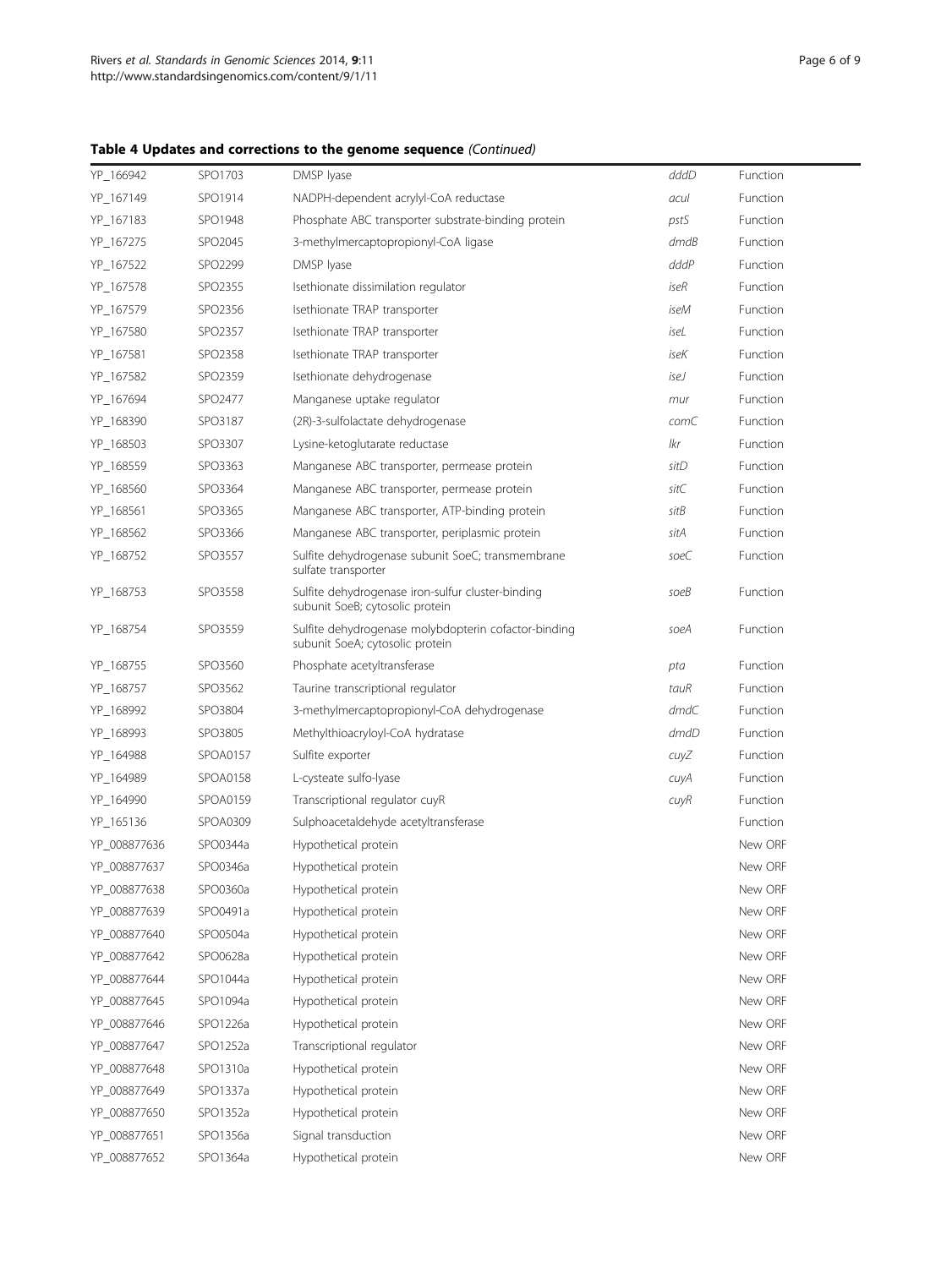| YP_008877653 | SPO1412a                 | Hypothetical protein | New ORF     |
|--------------|--------------------------|----------------------|-------------|
| YP 008877655 | SPO2213a                 | Hypothetical protein | New ORF     |
| YP_008877656 | SPO2341a                 | Hypothetical protein | New ORF     |
| YP 008877657 | SPO2478                  | RNA helicase         | New ORF     |
| YP 008877658 | SPO2652a                 | Polyketide cyclase   | New ORF     |
| YP_008877660 | SPO2973a                 | Hypothetical protein | New ORF     |
| YP 008877663 | SPO3452a                 | Hypothetical protein | New ORF     |
| YP 008877664 | SPO3498a                 | Hypothetical protein | New ORF     |
| YP 008877665 | SPO3673a                 | Hypothetical protein | New ORF     |
| AHC32567     | SPOA0087a                | Esterase-lipase      | New ORF     |
| AHC32568     | SPOA0272a                | Hypothetical protein | New ORF     |
| YP_165305    |                          | Hypothetical protein | Removed ORF |
| YP_165605    | $\overline{\phantom{a}}$ | Hypothetical protein | Removed ORF |
| YP_166669    | $\overline{\phantom{a}}$ | Hypothetical protein | Removed ORF |
| YP_168865    | ٠                        | Hypothetical protein | Removed ORF |
| YP_165238    |                          | Hypothetical protein | Removed ORF |
|              |                          |                      |             |

Table 4 Updates and corrections to the genome sequence (Continued)

Members of the marine [Roseobacter](http://dx.doi.org/10.1601/nm.1134) lineage are capable of oxidizing sulfite and thiosulfate [[34](#page-8-0),[35](#page-8-0)], and the genome sequence of [R. pomeroyi](http://dx.doi.org/10.1601/nm.11006) DSS-3 revealed the sox gene cluster that mediates these processes [\[1,4](#page-7-0)]. Recently, the reverse dissimilatory sulfite reductase gene cluster was found in sediment-dwelling roseobacters, and homologs to the sulfite reductase genes from this pathway (soeABC) were identified in the [R. pomeroyi](http://dx.doi.org/10.1601/nm.11006) DSS-3 genome [[36](#page-8-0)]. [R. Pomeroyi](http://dx.doi.org/10.1601/nm.11006) DSS-3 was initially studied as a member of an ecologically important bacterial taxon that appeared unusually amenable to cultivation [\[5\]](#page-7-0), but has now played a major role in improving our understanding of global sulfur transformations.

Studies of the *[R. pomeroyi](http://dx.doi.org/10.1601/nm.11006)* DSS-3 genome have also provided a better understanding of the genes involved in processing organic nitrogen compounds, such as taurine and N-acetyltaurine [[24,31,32\]](#page-8-0). The bacterium can catabolize lysine by using the saccharopine pathway, which is used by many plants and animals, or by using the lysine dehydrogenase pathway. Under high salt conditions, it preferentially uses the latter pathway, leading to biosynthesis of the osmolyte aminoadipate. The function of several genes in both lysine pathways has recently been experimentally verified [\[37\]](#page-8-0).

[R. pomeroyi](http://dx.doi.org/10.1601/nm.11006) DSS-3 genome hosts at least 28 tripartite ATP-independent periplasmic (TRAP) transporters [[1](#page-7-0)]. While the substrates for many of these transporters are not yet known, the TRAP transporters responsible for the uptake of 2,3-dihydroxypropane-1-sufonate (hpsKLM) [[29](#page-8-0)], isethionate (*iseKLM*) [\[25\]](#page-8-0), and ectoine and hydroxyectoine have been characterized (uehABC) [[38,39](#page-8-0)]. Ectoine and hydroxyectoine are used as compatible solutes by some bacteria and phytoplankton, although [R. pomeroyi](http://dx.doi.org/10.1601/nm.11006) DSS-3 can also assimilate carbon and nitrogen from them [\[39](#page-8-0)]. Several genes involved in ectoine metabolism (doe, eut, ueh) have been found in the [R. pomeroyi](http://dx.doi.org/10.1601/nm.11006) DSS-3 genome based on homology with genes in [Halomo](http://dx.doi.org/10.1601/nm.2494)[nas elongata](http://dx.doi.org/10.1601/nm.2494) DSM 2581 T [\[40\]](#page-8-0).

Progress has been made in understanding the mechanisms of metal uptake in [R. pomeroyi](http://dx.doi.org/10.1601/nm.11006) DSS-3. The manganese uptake regulator *mur* has been experimentally validated, as have the ABC transporter genes for manganese metabolism (sitABCD) [[41\]](#page-8-0). In total, 69 annotation changes were made based on new experimental data identifying genes responsible for carbon, nitrogen, sulfur, and metal uptake and metabolism [\[42\]](#page-8-0).

Proteomics [\[42](#page-8-0)] and mRNA sequencing have resulted in 120 protein coding regions being identified, removed or corrected in the updated genome. A detailed proteomic study of [R. pomeroyi](http://dx.doi.org/10.1601/nm.11006) DSS-3 under diverse growth conditions resulted in the identification of 26 novel open reading frames (ORFs) and 5 sequencing errors [\[42\]](#page-8-0). The function of most of the new genes is not known and 16 of the expressed polypeptides do not have known homologs. The 26 ORFs missed in the original annotation is a significant number but less than the 1% error rate predicted for Glimmer 2 [[20\]](#page-7-0). The proteomic analysis was also able to correct the start sites of 64 genes [\[42](#page-8-0)], enhancing the information that had been obtained only from the DNA sequence [\[20](#page-7-0)]. Many of the ORFs identified by proteomics were independently confirmed using strand-specific messenger RNA sequences from continuous cultures [\[43\]](#page-8-0) and the gene calling software Glimmer 3 [\[44\]](#page-8-0). This method also identified several genes that were originally annotated in the wrong orientation, including a novel bacterial collagen gene (SPO1999).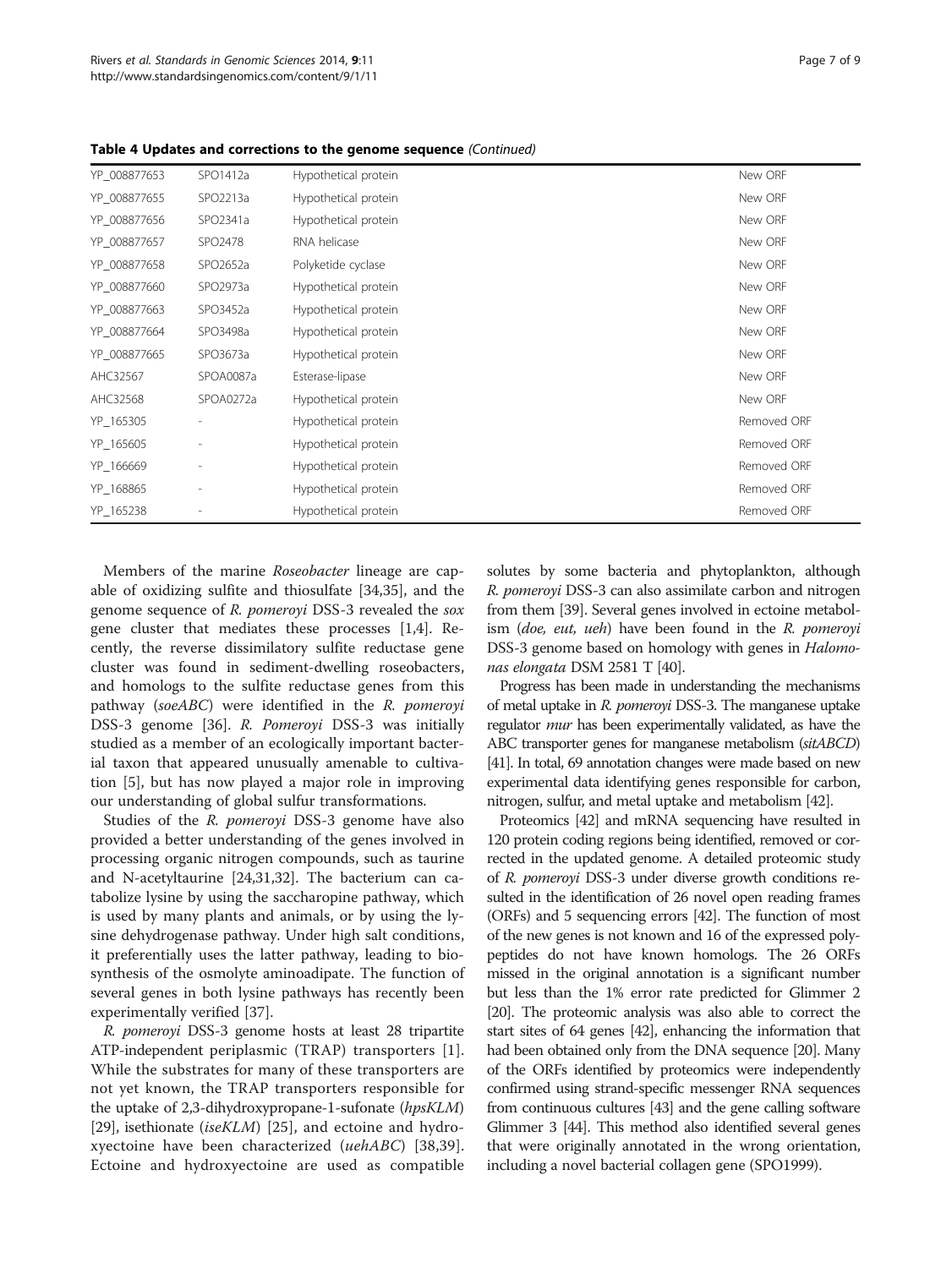<span id="page-7-0"></span>A list of genome updates based on these biochemical, genetic, and -omics approaches is provided in Table [4](#page-2-0), and full details in Additional file 1: Table S1. The updated annotations have been incorporated into the official genome record at the National Center for Biotechnology Information (Bethesda, MD, USA) under accession numbers CP000031.2 and CP000032.1 and Roseobase [\(http://roseobase.org\)](http://roseobase.org).

#### Conclusion

Ten years after the publication of the Ruegeria pomeroyi DSS-3 genome sequence, advances in knowledge of gene function and structural genome features motivated an annotation update. As an ecologically-relevant heterotrophic marine bacterium that is amenable to laboratory studies and genetic manipulation, R. pomeroyi is serving as a valuable model organism for investigations of the ecology, biochemistry, and biogeochemistry of ocean microbes.

## Additional file

[Additional file 1: Table S1.](http://www.biomedcentral.com/content/supplementary/1944-3277-9-11-S1.docx) Full details of updates and corrections to the Ruegeria pomeroyi DSS-3 genome sequence.

#### Competing interests

The authors declare that they have no competing interests.

#### Authors' contributions

ARR conceived of the study, carried out the bioinformatics analyses, and wrote the manuscript. CBS carried out the bioinformatics analyses and wrote the manuscript. MAM conceived of the study and wrote the manuscript. All authors read and approved the final manuscript.

#### Acknowledgements

This work was supported by NSF grant MCB-1158037 and the Gordon and Betty Moore Foundation. We are grateful to A. Cook and K. Denger for adopting R. pomeroyi DSS-3 in their sulfonate research, and A. Burns for reviewing the mRNA data.

#### Received: 12 June 2014 Accepted: 16 June 2014 Published: 8 December 2014

#### References

- 1. Moran MA, Buchan A, González JM, Heidelberg JF, Whitman WB, Kiene RP, Henriksen JR, King GM, Belas R, Fuqua C, Brinkac L, Lewis M, Shivani J, Weaver B, Pai G, Eisen JA, Rahe E, Sheldon WM, Ye W, Miller TR, Carlton J, Rasko DA, Paulsen IT, Ren Q, Daugherty SC, Deboy RT, Dodson RJ, Durkin AS, Madupu R, Nelson WC, et al. Genome sequence of Silicibacter pomeroyi reveals adaptations to the marine environment. Nature. 2004; 432:910–3. PubMed http://dx.doi.org/10.1038/nature03170.
- Reisch CR, Stoudemayer MJ, Varaljay VA, Amster IJ, Moran MA, Whitman WB. Novel pathway for assimilation of dimethylsulphoniopropionate widespread in marine bacteria. Nature. 2011; 473:208–11. PubMed http:// dx.doi.org/10.1038/nature10078.
- 3. Moran MA, Reisch CR, Kiene RP, Whitman WB. Genomic insights into bacterial DMSP transformations. Annu Rev Mar Sci. 2012; 4:523–42. PubMed http://dx.doi.org/10.1146/annurev-marine-120710-100827.
- 4. Newton RJ, Griffin LE, Bowles KM, Meile C, Gifford S, Givens CE, Howard EC, King E, Oakley CA, Reisch CR, Rinta-Kanto JM, Sharma S, Sun S, Varaljay V, Vila-Costa M, Westrich JR, Moran MA. Genome characteristics of a generalist marine bacterial lineage. ISME J. 2010; 4:784–98. PubMed http:// dx.doi.org/10.1038/ismej.2009.150.
- 5. González JM, Moran MA. Numerical dominance of a group of marine bacteria in the alpha-subclass of the class Proteobacteria in coastal seawater. Appl Environ Microbiol. 1997; 63:4237-42. PubMed.
- 6. Buchan A, González JM, Moran MA. Overview of the marine roseobacter lineage. Appl Environ Microbiol. 2005; 71:5665–77. PubMed [http://dx.doi.org/](http://dx.doi.org/10.1128/AEM.71.10.5665-5677.2005) [10.1128/AEM.71.10.5665-5677.2005](http://dx.doi.org/10.1128/AEM.71.10.5665-5677.2005).
- 7. Yi H, Lim YW, Chun J. Taxonomic evaluation of the genera Ruegeria and Silicibacter: a proposal to transfer the genus Silicibacter Petursdottir and Kristjansson 1999 to the genus Ruegeria Uchino et al. 1999. Int J Syst Evol Microbiol. 2007; 57:815–9. PubMed http://dx.doi.org/10.1099/ijs.0.64568-0.
- 8. González JM, Covert JS, Whitman WB, Henriksen JR, Mayer F, Scharf B, Schmitt R, Buchan A, Fuhrman JA, Kiene RP, Moran MA. Silicibacter pomeroyi sp. nov. and Roseovarius nubinhibens sp. nov., dimethylsulfoniopropionate-demethylating bacteria from marine environments. Int J Syst Evol Microbiol. 2003; 53:1261-9. PubMed [http://dx.](http://dx.doi.org/10.1099/ijs.0.02491-0) [doi.org/10.1099/ijs.0.02491-0](http://dx.doi.org/10.1099/ijs.0.02491-0).
- 9. Field D, Garrity G, Gray T, Morrison N, Selengut J, Sterk P, Tatusova T, Thomson N, Allen MJ, Angiuoli SV, Stevens R, Swift P, Taylor C, Tateno Y, Tett A, Turner S, Ussery D, Vaughan B, Ward N, Whetzel T, San GI, Wilson G, Wipat A. The minimum information about a genome sequence (MIGS) specification. Nat Biotechnol. 2008; 26:541-7. PubMed<http://dx.doi.org/10.1038/nbt1360>.
- 10. Woese CR, Kandler O, Wheelis ML. Towards a natural system of organisms: proposal for the domains Archaea, Bacteria, and Eucarya. Proc Natl Acad Sci USA. 1990; 87:4576-9. PubMed<http://dx.doi.org/10.1073/pnas.87.12.4576>.
- 11. Garrity GM, Bell JA, Lilburn TPhylum XIV. Proteobacteria phyl. nov. In: Garrity GM, Brenner DJ, Krieg NR, Staley JT, editors. Bergey's Manual of Systematic Bacteriology, Volume 2. 2nd ed. New York: Part B, Springer; 2005: p. 1.
- 12. Validation List No. 107. List of new names and new combinations previously effectively, but not validly, published. Int J Syst Evol Microbiol. 2006; 56:1–6. PubMed [http://dx.doi.org/10.1099/ijs.0.64188-0.](http://dx.doi.org/10.1099/ijs.0.64188-0)
- 13. Garrity GM, Bell JA, Class LT I. Alphaproteobacteria class. nov. In: Garrity GM, Brenner DJ, Krieg NR, Staley JT, editors. Bergey's Manual of Systematic Bacteriology, Volume 2. 2nd ed. New York: Part C, Springer; 2005: p. 1.
- 14. Garrity GM, Bell JA, Order LT III. Rhodobacterales ord. nov. In: Garrity GM, Brenner DJ, Krieg NR, Staley JT, editors. Bergey's Manual of Systematic Bacteriology, Volume 2. 2nd ed. New York: Part C, Springer; 2005: p. 161.
- 15. Garrity GM, Bell JA, Family LT I. Rhodobacteraceae fam. nov. In: Garrity GM, Brenner DJ, Krieg NR, Staley JT, editors. Bergey's Manual of Systematic Bacteriology, Volume 2. 2nd ed. New York: Part C, Springer; 2005: p. 161.
- 16. Validation List no. 68. Validation of publication of new names and new combinations previously effectively published outside the IJSB. Int J Syst Bacteriol. 1999; 49:1–3. [http://dx.doi.org/10.1099/00207713-49-1-1.](http://dx.doi.org/10.1099/00207713-49-1-1)
- 17. Uchino Y, Hirata A, Yokota A, Sugiyama J. Reclassification of marine Agrobacterium species: Proposals of Stappia stellulata gen. nov., comb. nov., Stappia aggregata sp. nov., nom. rev., Ruegeria atlantica gen. nov., comb. nov., Ruegeria gelatinovora comb. nov., Ruegeria algicola comb. nov., and Ahrensia kieliense gen. nov., sp. nov., nom. rev. J Gen Appl Microbiol. 1998; 44:201–10. PubMed<http://dx.doi.org/10.2323/jgam.44.201>.
- 18. Martens T, Heidorn T, Pukall R, Simon M, Tindall BJ, Brinkhoff T. Reclassification of Roseobacter gallaeciensis Ruiz-Ponte et al. 1998 as Phaeobacter gallaeciensis gen. nov., comb. nov., description of Phaeobacter inhibens sp. nov., reclassification of Ruegeria algicola (Lafay et al. 1995) Uchino et al. 1999 as Marinovum algicola gen. nov., comb. nov., and emended descriptions of the genera Roseobacter, Ruegeria and Leisingera. Int J Syst Evol Microbiol. 2006; 56:1293-304. PubMed [http://dx.](http://dx.doi.org/10.1099/ijs.0.63724-0) [doi.org/10.1099/ijs.0.63724-0](http://dx.doi.org/10.1099/ijs.0.63724-0).
- 19. Vandecandelaere I, Nercessian O, Segaert E, Achouak W, Faimali M, Vandamme P. Ruegeria scottomollicae sp. nov., isolated from a marine electroactive biofilm. Int J Syst Evol Microbiol. 2008; 58:2726–33. PubMed <http://dx.doi.org/10.1099/ijs.0.65843-0>.
- 20. Delcher AL. Improved microbial gene identification with GLIMMER. Nucleic Acids Res. 1999; 27:4636–41. PubMed [http://dx.doi.org/10.1093/nar/27.23.4636.](http://dx.doi.org/10.1093/nar/27.23.4636)
- 21. Eisen JA, Nelson KE, Paulsen IT, Heidelberg JF, Wu M, Dodson RJ, Deboy R, Gwinn ML, Nelson WC, Haft DH, Hickey EK, Peterson JD, Durkin AS, Kolonay JL, Yang F, Holt I, Umayam LA, Mason T, Brenner M, Shea TP, Parksey D, Nierman WC, Feldblyum TV, Hansen CL, Craven MB, Radune D, Vamathevan J, Khouri H, White O, Gruber TM, et al. The complete genome sequence of Chlorobium tepidum TLS, a photosynthetic, anaerobic, green-sulfur bacterium. Proc Natl Acad Sci USA. 2002; 99:9509–14. PubMed [http://dx.doi.org/10.1073/](http://dx.doi.org/10.1073/pnas.132181499) [pnas.132181499.](http://dx.doi.org/10.1073/pnas.132181499)
- 22. Howard EC, Henriksen JR, Buchan A, Reisch CR, Bürgmann H, Welsh R, Ye W, González JM, Mace K, Joye SB, Kiene RP, Whitman WB, Moran MA. Bacterial taxa that limit sulfur flux from the ocean. Science. 2006; 314:649–52. PubMed<http://dx.doi.org/10.1126/science.1130657>.